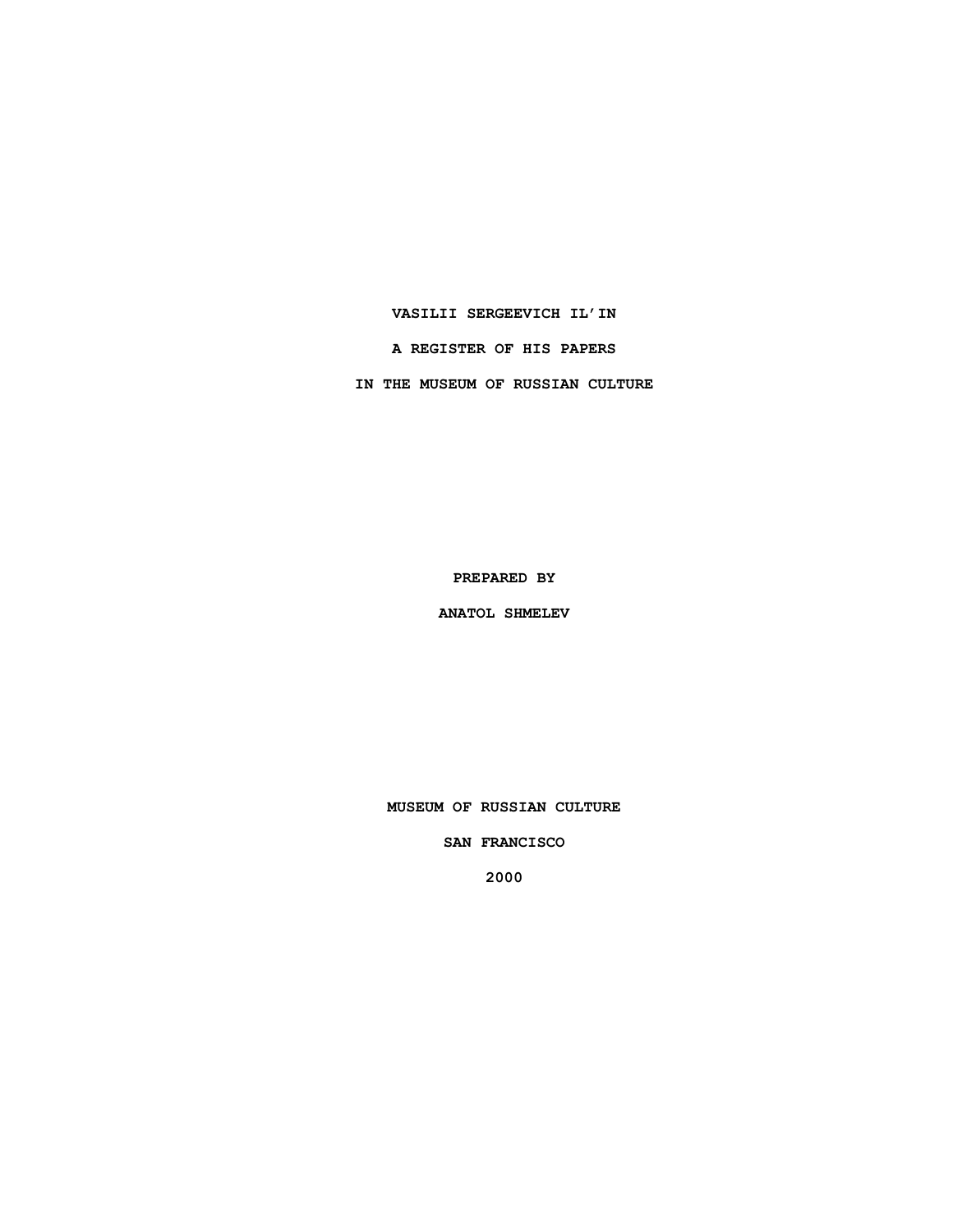# **VASILII SERGEEVICH IL'IN**

## **BIOGRAPHICAL NOTE**

| 1888 October 17 | Born, Poliany, Riazanskaia guberniia, Russia                                                                                                                          |
|-----------------|-----------------------------------------------------------------------------------------------------------------------------------------------------------------------|
| 1912            | Degree, Natural Science, University of St.<br>Petersburg                                                                                                              |
| 1912-1915       | Director, Biological Steppe Station, Voronezhskaia<br>guberniia, Russia                                                                                               |
| 1916-1920       | Director, Department of Plant Physiology, Regional<br>Agricultural Experiment Station,<br>Ekaterinoslavskaia guberniia, Russia<br>Professor, Ekaterinoslav University |
| 1920-1940       | Professor, Charles University, Prague,<br>Czechoslovakia                                                                                                              |
| 1923            | Doctoris Rerum Naturalium, Charles University,<br>Prague, Czechoslovakia                                                                                              |
| 1924            | Author, Anatomiia i fiziologiia rastenii                                                                                                                              |
| 1940            | Author, Boden und Pflanze                                                                                                                                             |
| 1941-1944       | Scientist, Deaprtment of Plant Physiology,<br>University of Vienna, Austria                                                                                           |
| 1945-1947       | Scientist, Department of Botany, University of<br>Innsbruck, Austria                                                                                                  |
| 1948-1953       | Scientist, Agricultural Experiment Station,<br>Department of Soils, Maracay, Venezuela                                                                                |
| 1953-1957       | Professor, Faculty of Agronomy, University of<br>Caracas, Venezuela                                                                                                   |
| 1957 August 9   | Died, Caracas, Venezuela                                                                                                                                              |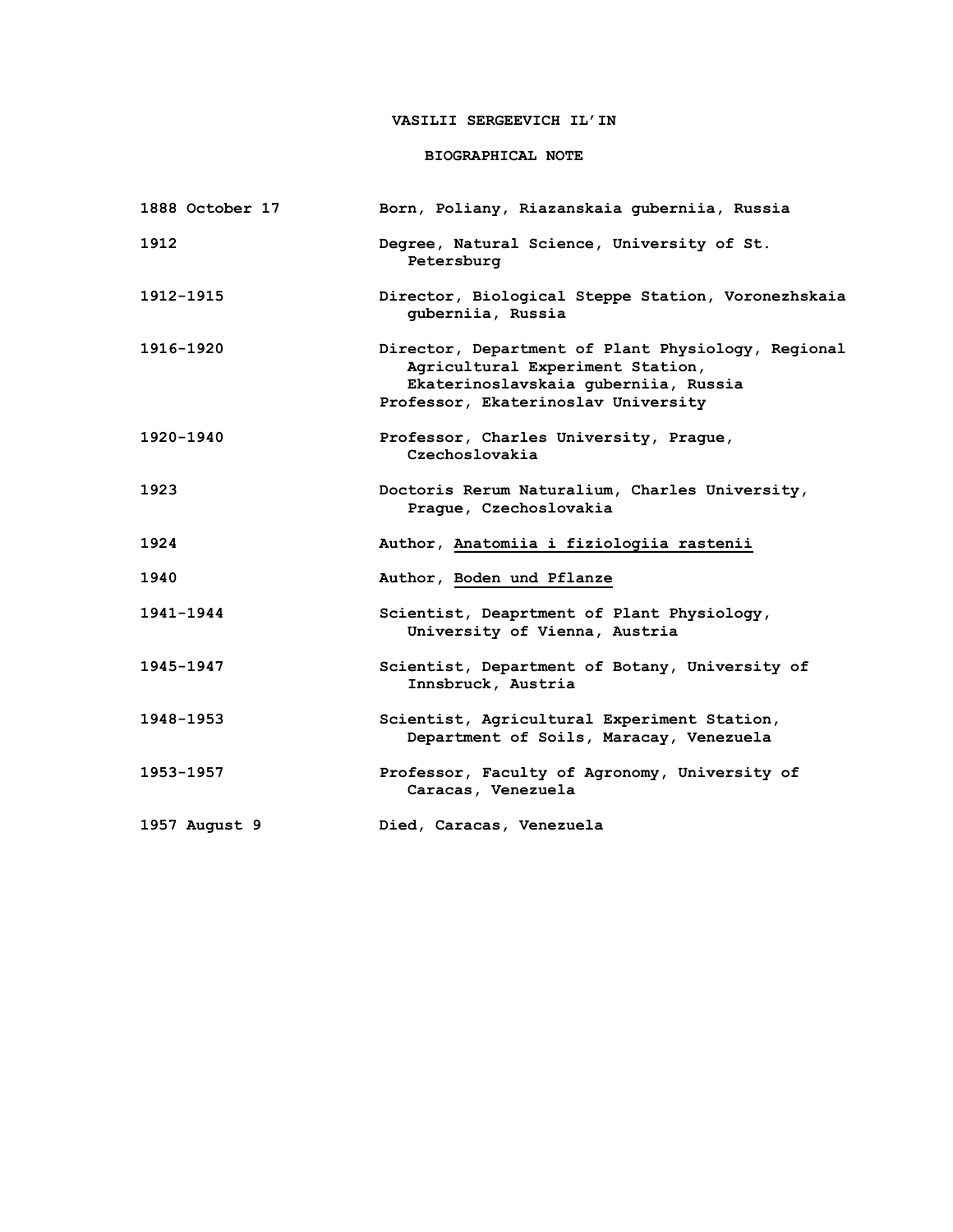### **SCOPE AND CONTENT NOTE**

#### **VASILII SERGEEVICH IL'IN PAPERS**

**This collection contains materials relating to the life and scientific accomplishments of the botanist V. S. Il'in. Materials relating to his biography include numerous obituaries, identity documents and diplomas. His writings include samples of his scientific works. The subject file and photographic collection illustrate émigré life in Venezuela.**

**Detailed processing and preservation microfilming for these materials were made possible by a generous grant from the National Endowment for the Humanities and by matching funds from the Hoover Institution and Museum of Russian Culture. The grant also provides depositing a microfilm copy in the Hoover Institution Archives. The original materials and copyright to them (with some exceptions) are the property of the Museum of Russian Culture, San Francisco. A transfer table indicating corresponding box and reel numbers is appended to this register.**

**The Hoover Institution assumes all responsibility for notifying users that they must comply with the copyright law of the United States (Title 17 United States Code) and Hoover Rules for the Use and Reproduction of Archival Materials.**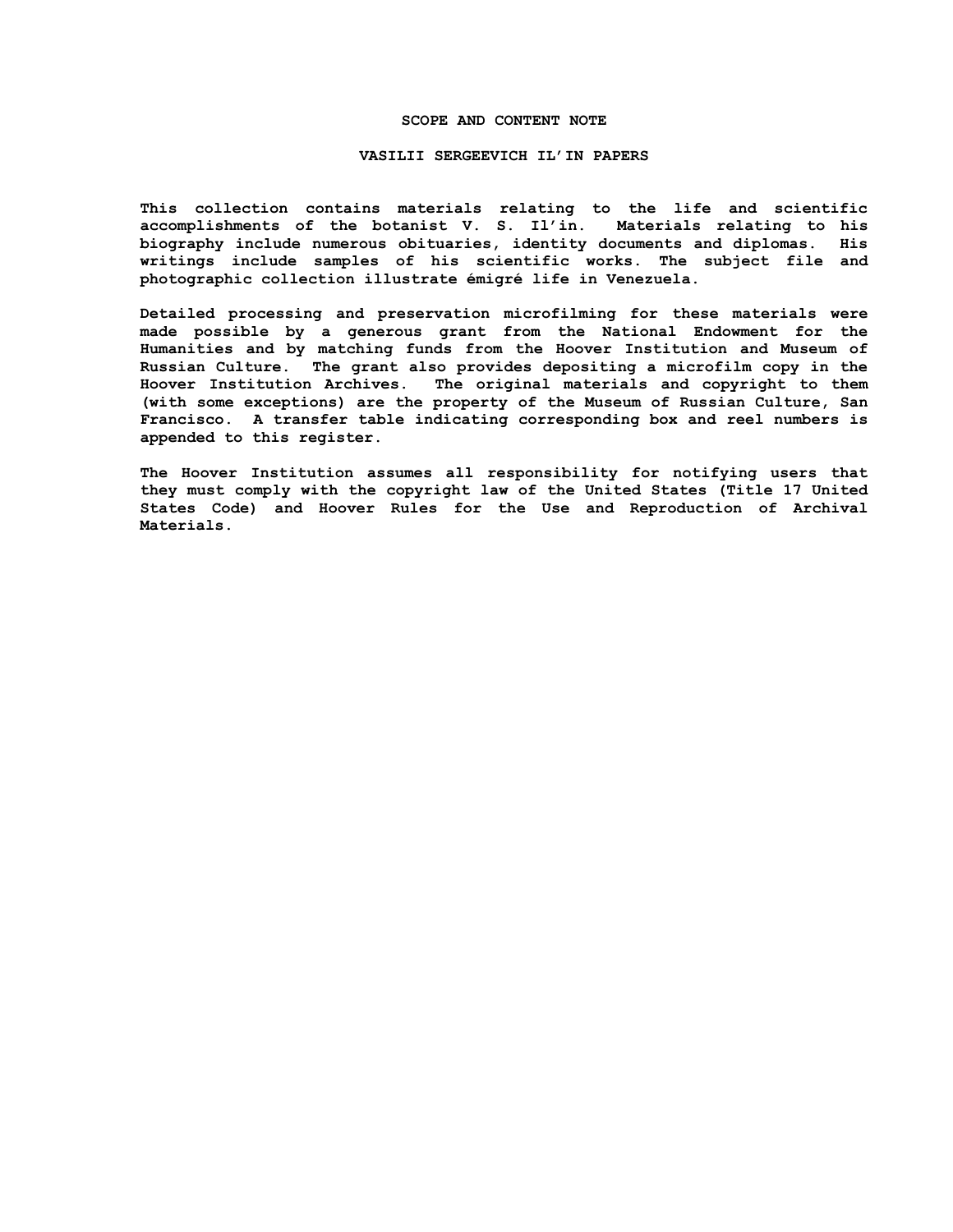## **REGISTER**

# **VASILII SERGEEVICH IL'IN PAPERS**

**SERIES DESCRIPTION:**

| Box Nos      | Series                                                                                                                                                                                 |
|--------------|----------------------------------------------------------------------------------------------------------------------------------------------------------------------------------------|
| 1            | BIOGRAPHICAL FILE, 1938-1959. Articles, bibliography,<br>calling cards, curriculum vitae, identity papers, programs<br>and other materials arranged alphabetically by physical<br>form |
| $\mathbf{1}$ | CORRESPONDENCE, 1929-1959. Arranged alphabetically by<br>name of correspondent                                                                                                         |
| $1 - 3$      | SPEECHES AND WRITINGS, 1924-1959. Scientific articles,<br>studies, and letter to the editor, arranged<br>chronologically by title                                                      |
| 3            | SUBJECT FILE, 1928-1959. Correspondence, writings, and<br>printed matter, arranged alphabetically by subject                                                                           |
| 4            | PHOTOGRAPHS, 1950s. Nearly 100 prints depicting V. S.<br>Il'in, other émigré figures, his scientific work, and<br>Russian churches in Venezuela                                        |
| 4            | OVERSIZE FILE, 1913-1948. Diplomas and file of materials<br>on Ob'edinenie rossiiskikh emigrantov v Tirole, a Russian<br>émigré association in the Tyrol, Austria                      |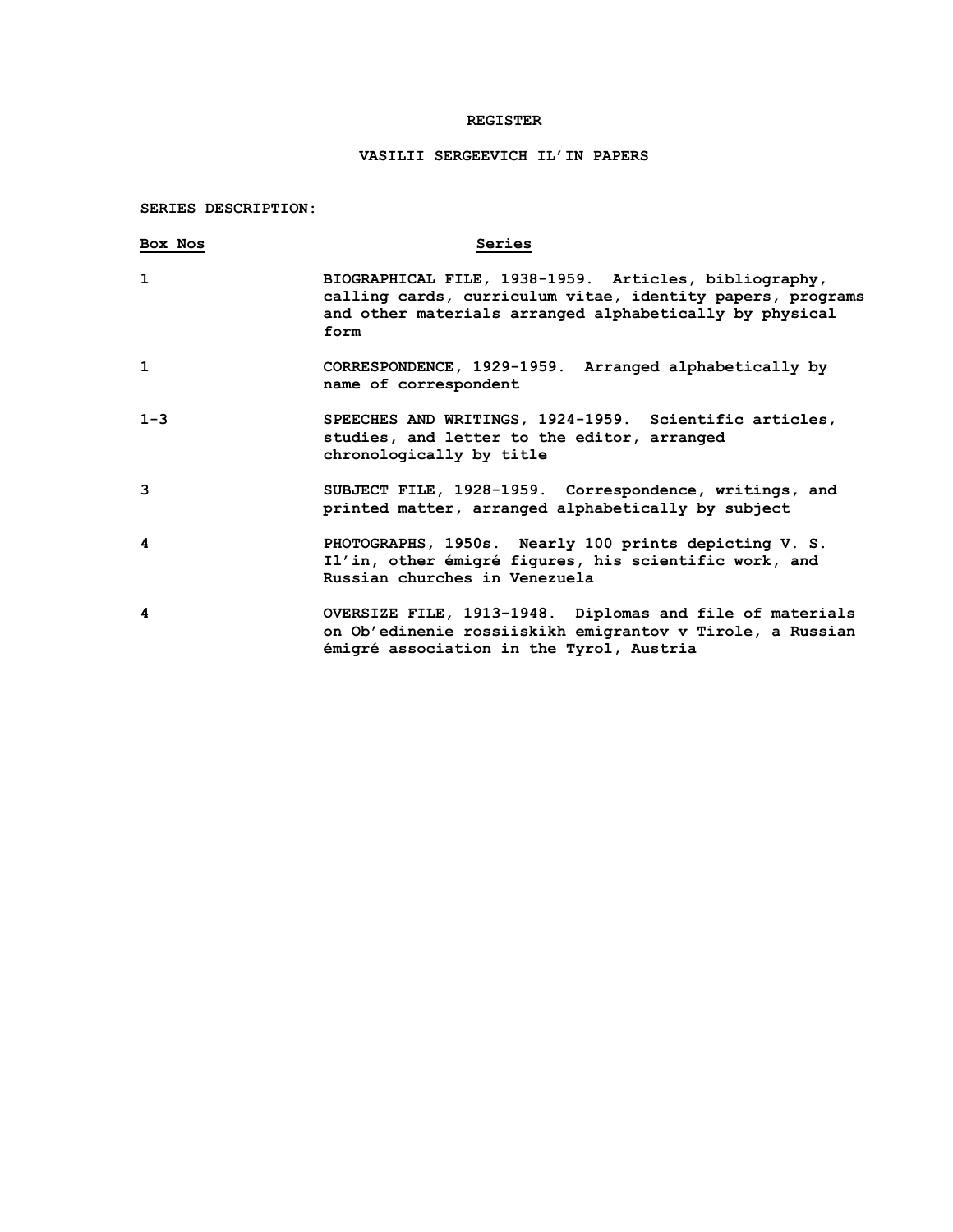**CONTAINER LIST:**

|         | Box Folder              |                                                                                                |
|---------|-------------------------|------------------------------------------------------------------------------------------------|
| Nos Nos |                         | Contents                                                                                       |
| 1.      |                         | BIOGRAPHICAL FILE, 1938-1959. See also OVERSIZE FILE                                           |
|         | 1                       | Articles about or mentioning Il'in                                                             |
|         | $\overline{2}$          | Bibliography                                                                                   |
|         | 3                       | Calling cards                                                                                  |
|         | 4                       | Certificates of appreciation. Includes letters of                                              |
|         |                         | appreciation from Metropolitan Anastasii, 1946-1947                                            |
|         | 5                       | Curriculum vitae                                                                               |
|         | 6                       | Employment records                                                                             |
|         | 7                       | Identity documents                                                                             |
|         | 8                       | Invitations to emigrate to various countries. Includes<br>invitations to teach at universities |
|         | 9                       | Membership cards                                                                               |
|         | 10                      | Programs of conventions listing Il'in's presentations                                          |
|         | 11                      | Scientific reports. Includes activity reports and                                              |
|         |                         | proposals for further research                                                                 |
|         | 12                      | Miscellany                                                                                     |
|         |                         | CORRESPONDENCE, 1929-1959. Includes correspondence with                                        |
|         |                         | Il'in's wife, Nina Ivanovna                                                                    |
|         |                         | General                                                                                        |
|         | 13                      | General, [1950]-1956                                                                           |
|         | 14                      | Scientific correspondence, 1950-1959. Includes                                                 |
|         |                         | invitations to conferences, requests for                                                       |
|         |                         | offprints of articles, and similar                                                             |
|         |                         | correspondence                                                                                 |
|         | 15                      | Il'in, Ivan A., 1947-1954. Includes biographical                                               |
|         |                         | material on Ivan A. Il'in                                                                      |
|         | 16                      | Konstantin, Archimandrite, 1952-1957                                                           |
|         | 17                      | Kutepov, A. P., 1929. See also SUBJECT FILE/Kutepova,<br>L. D.                                 |
|         | 18                      | Tolstoy Foundation, 1948                                                                       |
|         | 19                      | Turkul, A., 1951-1956                                                                          |
|         | 20                      | [Tyrkova]-Williams, Ariadna, 1949                                                              |
|         |                         | SPEECHES AND WRITINGS, 1924-1959                                                               |
|         |                         | General, 1949-1955 and undated                                                                 |
|         | 21                      | Field notes                                                                                    |
| 2.      | $\mathbf 1$             | Scientific notes. Include calculations, drafts,                                                |
|         |                         | citations and references to literature and                                                     |
|         |                         | other materials for articles, lectures or                                                      |
|         |                         | research                                                                                       |
|         | $\overline{\mathbf{c}}$ | "Bioquímica, " n.d. Holograph                                                                  |
|         | 3                       | "Determinacion," n.d. Typescript. Herein are gathered                                          |
|         |                         | several studies reflecting Il'in's methods of<br>chemical determination                        |
|         | 4                       | "Determinacion colorimetrica de nitratos con alfa-                                             |
|         |                         | naftilamina," n.d. Printed copy                                                                |
|         | $5\phantom{.0}$         | "Fisiológia vegetal agricola," n.d. Holograph                                                  |
|         | 6                       | "Influencia de suelos calcarios sobre el metabolismo en                                        |
|         |                         | las plantas," n.d. Typescript                                                                  |
|         | 7                       | "Yield and Chemical Composition of Commercially                                                |
|         |                         | Fertilized Plants in the Tropics," n.d. Printed copy                                           |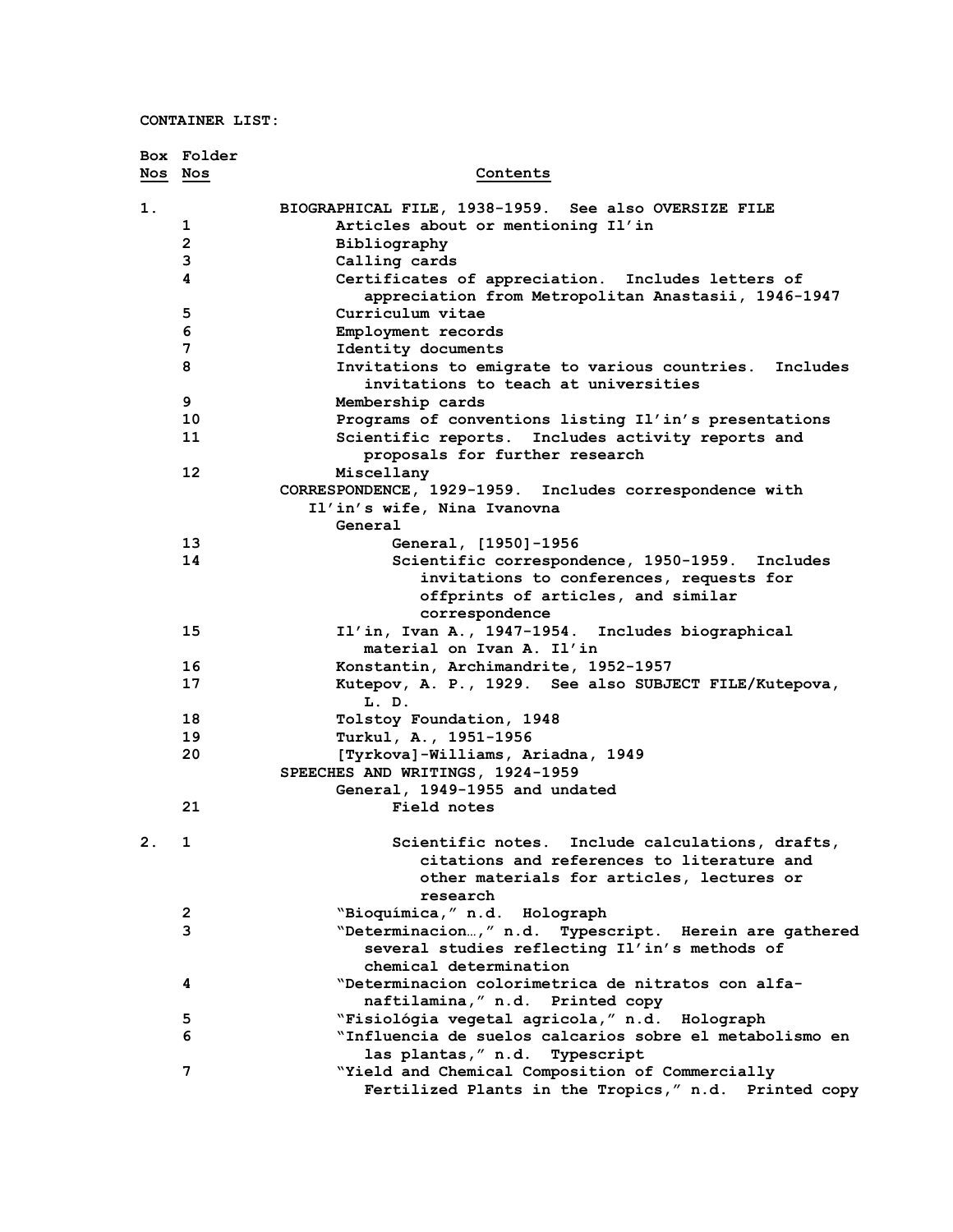|    | 2. (Contd.) | SPEECHES AND WRITINGS (Contd.)                           |
|----|-------------|----------------------------------------------------------|
|    | 8           | Anatomiia i fiziologiia rastenii, 1924. Printed copy     |
|    | 9           | Boden und Pflanze, 1940. Printed copy                    |
|    | 10          | "Influencia de los abonos sobre la composición química   |
|    |             | de las plantas. I. Influencia del nitrógeno,             |
|    |             | fósforo, potasio y calcio sobre el pasto Capim           |
|    |             | melao," Revista Grancolombiana de Zootecnica, Higiene    |
|    |             | y Medicina Veterinaria, 1950 January-March. Printed      |
|    |             | copy                                                     |
|    | 11          | "Determinacion turbimetrica del azufre," Agronomia       |
|    |             | Tropical, 1951 April-June. Printed copy                  |
|    | 12          | "Influencia de los abonos sobre la composición química   |
|    |             | de las plantas forrajeras," Agro, 1951 June. Printed     |
|    |             | copy                                                     |
|    | 13          | "Metabolism of Plants Affected with Lime-Induced         |
|    |             | Chlorosis (Calciose)," Plant and Soil, 1951 July.        |
|    |             | Printed copy                                             |
|    | 14          | "Influencia de la sequía sobre algunos de los procesos   |
|    |             | fisiológicos de las plantas," Revista de la Facultad     |
|    |             | de Ingenieria Agronomica, 1952 June. Printed copy        |
|    | 15          | "Influencia de abonos fosfatados y nitrogenados sobre la |
|    |             | composición química y el rendimiento del pasto           |
|    |             | Guinea, " Agronomia Tropical, 1952 October-December.     |
|    |             | Printed copy                                             |
|    | 16          | "Fisiologia vegetal avanzada, " 1953. Typescript         |
|    | 17          | Letter to the editor, 1953 January 25. Typescript        |
|    | 18          | "Causes of Death of Plants as a Consequence of Loss of   |
|    |             | Water: Conservation of Life in Dessicated Tissues,"      |
|    |             | Bulletin of Torrey Botanical Club, 1953 May. Printed     |
|    |             | copy                                                     |
|    | 19          | "Bioquímica de plantas cloroticas desarrolladas en       |
|    |             | suelos calcareos," Agronomia Tropical, 1953 October-     |
|    |             | December. Printed copy                                   |
|    | 20          | "El aprovechamiento del nitrógeno por la planta," Agro,  |
|    |             | 1954 January-February. Printed copy                      |
|    |             |                                                          |
| З. | 1           | "Nutrición mineral de las plantas," Revista de la        |
|    |             | Facultad de Agricultura, 1954 February. Printed          |
|    |             | copy. Includes abstract (clipping)                       |
|    | 2           | "Relacion entre suelo y composicion quimica de las       |
|    |             | plantas forrajeras," Agronomia Tropical, 1955            |
|    |             | January-March. Printed copy                              |
|    | 3           | El Agua y los Procesos Vitales de la Planta, 1955        |
|    |             | September. Printed copy                                  |
|    | 4           | "Influencia del agua sobre la asimilacion de sales del   |
|    |             | suelo por las plantas," Revista de la Facultad de        |
|    |             | Agricultura, 1955 October. Printed copy                  |
|    | 5           | "Metabolismo y abonamiento en plantas forrajeras,"       |
|    |             | Revista de la Facultad de Agricultura, 1955 October.     |
|    |             | Printed copy                                             |
|    | 6           | "Analyse des plantes et problèmes des fumures            |
|    |             | minérales, " Colloque VIe Congrès International de la    |
|    |             | Science du Sol, 1956. Printed copy                       |
|    | 7           | "Fisiologia vegetal agricola," [1957]. Holograph and     |
|    |             | typescript. Includes partial Russian holograph.<br>See   |
|    |             | also PHOTOGRAPHS                                         |
|    |             |                                                          |